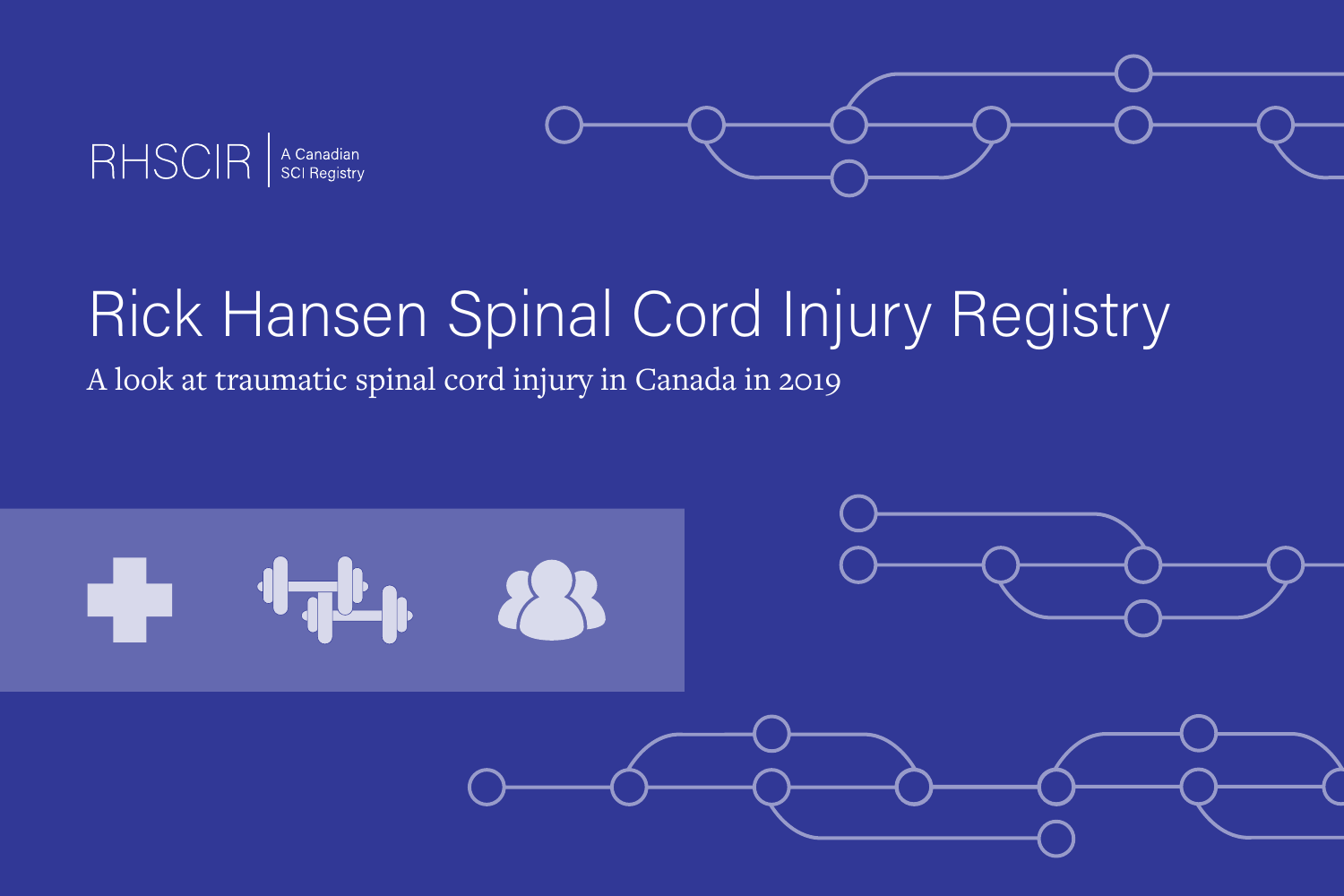N<br>BHSCIR Report 2019  $\sqrt{2}$ PHSCIR Report 2019 RHSCIR Report 2019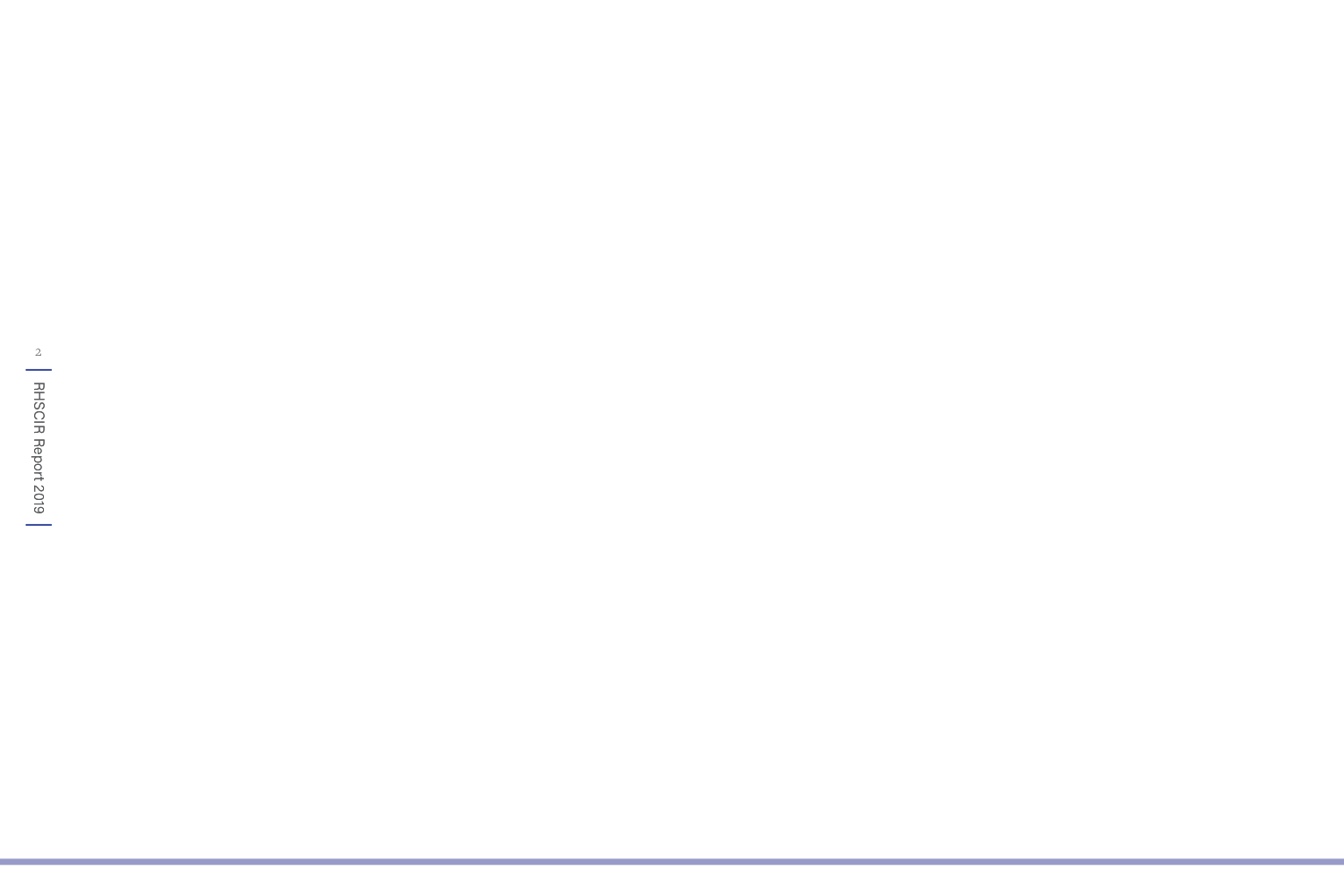Thank you to the 7,857 individuals with traumatic spinal cord injuries who have generously contributed their time and experiences to RHSCIR. We also wish to thank the dedicated clinicians, researchers and coordinators who collect, analyze and input data into the Rick Hansen Spinal Cord Injury Registry (RHSCIR). The contributions of everyone involved are vital to improving the ability to provide care for those with spinal cord injuries and maximizing the potential for these individuals and others to reach his or her fullest recovery possible.

This report may be freely distributed and reproduced with acknowledgement of the source.

Generous support for this project provided by the Government of Canada through Western Economic Diversification, Health Canada, and the Governments of British Columbia, Alberta, Manitoba, and Ontario.

#### **How to cite this document:**

Praxis Spinal Cord Institute. Rick Hansen Spinal Cord Injury Registry - A look at traumatic spinal cord injury in Canada in 2019. Vancouver, BC: Praxis; 2021.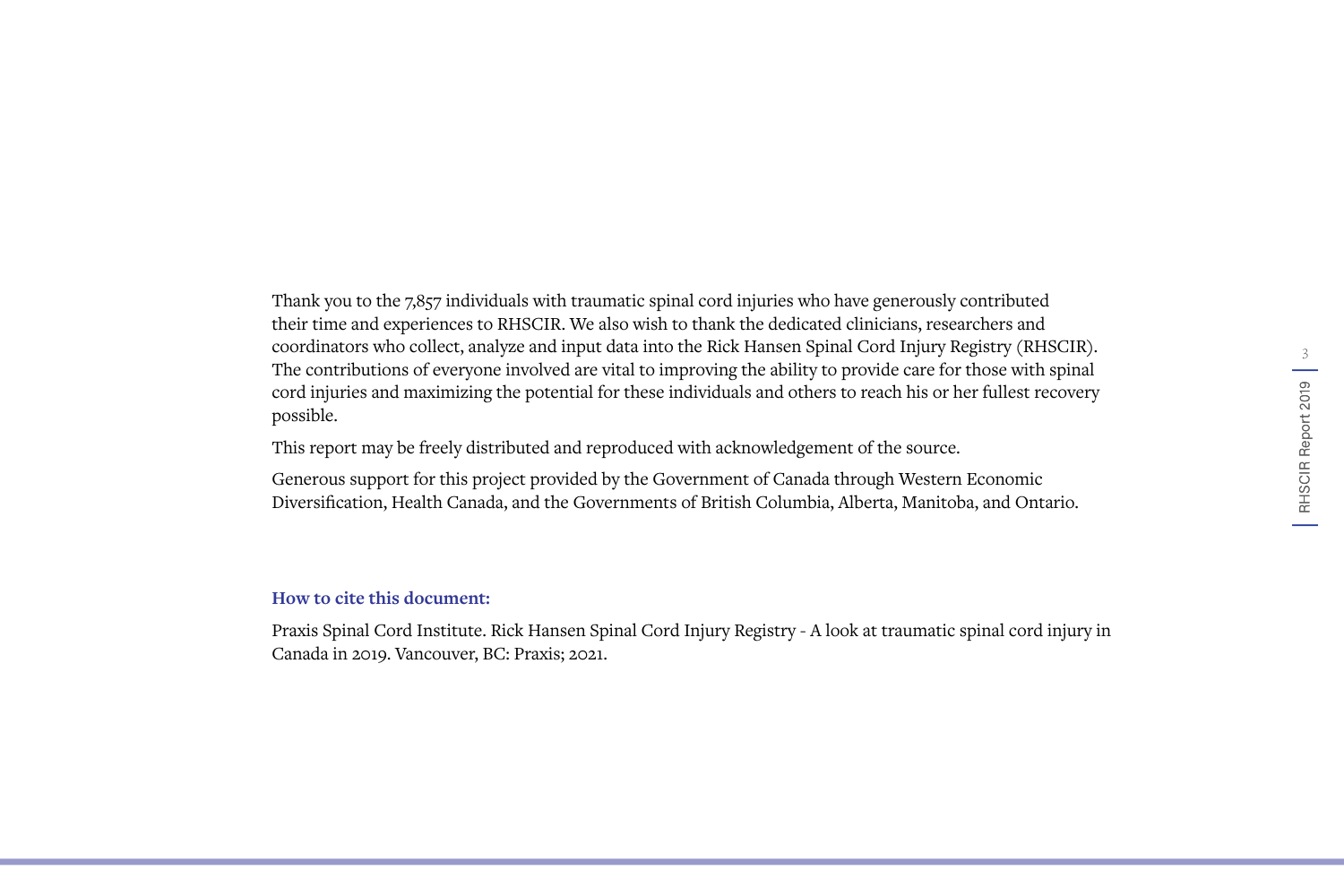#### RHSCIR HOSPITALS ARE LOCATED IN 15 CITIES ACROSS CANADA

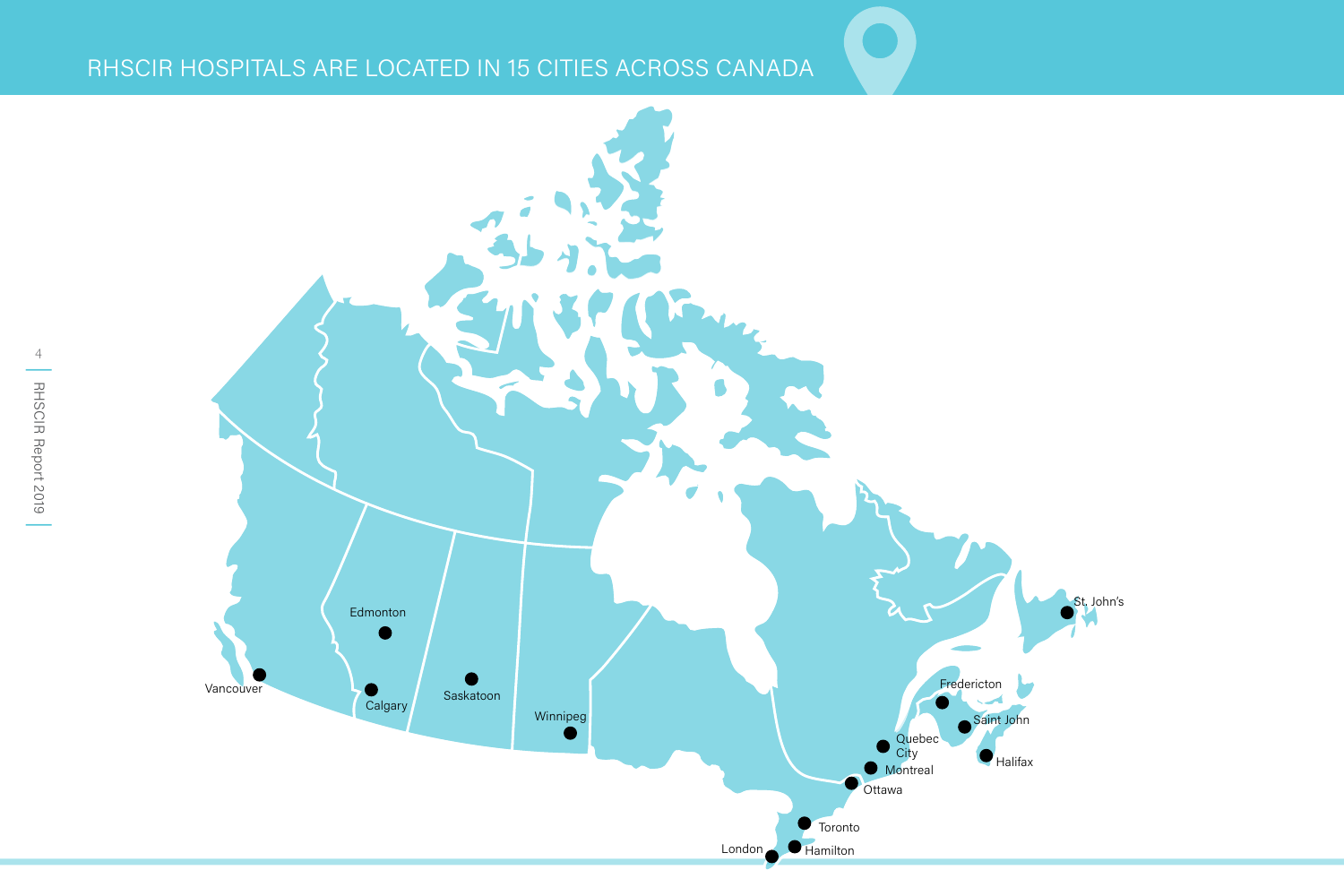### ABOUT THIS REPORT SPINAL CORD INJURY AND THE REGISTRY

The Rick Hansen Spinal Cord Injury Registry: A look at traumatic SCI in Canada in 2019 is a detailed look at clinical and demographic data collected from 655 new RHSCIR participants in 2019.

In this report, you will find information about the type of injury, patient demographics, care pathway, length of hospital stay, secondary complications and social impacts after traumatic spinal cord injury (SCI). This is a small subset of the data that RHSCIR collects; other information includes details about surgery and other interventions, detailed diagnosis information, functional outcomes such as walking proficiency and independence and services provided to participants. The report's primary purpose is to serve as a descriptive account with no endorsement of, or recommendations about, policies or programs.

However, the data can be informative to research and clinical practice as well as policy and program planning. Data from this report provides researchers, health care providers and decision makers with knowledge that may support strategies to improve SCI care services within their institutions.

We welcome feedback or questions on any aspect of this report. Please contact us at **RHSCIR@praxisinstitute.org**.

For more information about RHSCIR, please visit

http://praxisinstitute.org/research-care/key-initiatives/national-sci-registry/.

Certain terms are bolded throughout the report. For definitions, please refer to the glossary on page 14.

**Spinal cord injury (SCI)** is a complex, debilitating and costly condition. No two injuries are the same and it can happen to anyone, at any time. For many, spinal cord injury also results in loss of independence, poverty and social isolation. In Canada, over 86,000 people live with SCI (43,974 with traumatic SCI). Although it affects fewer individuals when compared to other chronic conditions, the economic burden is near catastrophic. Injuries that are sustained as a result of trauma (also known as traumatic spinal cord injury or traumatic SCI) such as serious vehicle crashes or falls have an estimated average lifetime cost of \$2 million per individual. For the 1,389 people who sustain a traumatic SCI each year, the annual cost is estimated to be \$2.7 billion (in 2015 Canadian dollars).**<sup>1</sup>** This includes direct costs such as hospital stay and indirect costs such as lost productivity due to premature mortality.

In order to better understand the complex needs of individuals who sustain a traumatic SCI, the Rick Hansen Spinal Cord Injury Registry (RHSCIR) was created from the vision of two men: Canadian icon and Paralympian Rick Hansen, and renowned spine surgeon and researcher, Dr. Marcel Dvorak. With 30 participating facilities in major Canadian cities, RHSCIR includes more than 7,800 participants, making it the largest database that tracks the experiences of individuals living with traumatic SCI in Canada.

RHSCIR is a prospective observational study that collects clinical and demographic data from Canadian acute and rehabilitation hospitals specializing in SCI care and treatment. Information from individuals with SCI is also collected during their hospital stay and throughout their lifetime after integrating back into the community.

The most vital and fundamental component of RHSCIR is its contributors – people with traumatic SCI. Their continued participation determines the value and success of RHSCIR.

**<sup>1</sup>** Noonan VK, Fingas M, Farry A, Baxter D, Singh A, Fehlings MG, Dvorak MF. Incidence and Prevalence of Spinal Cord Injury in Canada: A National Perspective. Neuroepidemiology. 2012;38:219–226.

Krueger H, Noonan VK, Trenaman LM, Joshi P, Rivers CS. The economic burden of traumatic spinal cord injury in Canada. Chronic Diseases and Injuries Canada. 2013;33(3):113-112.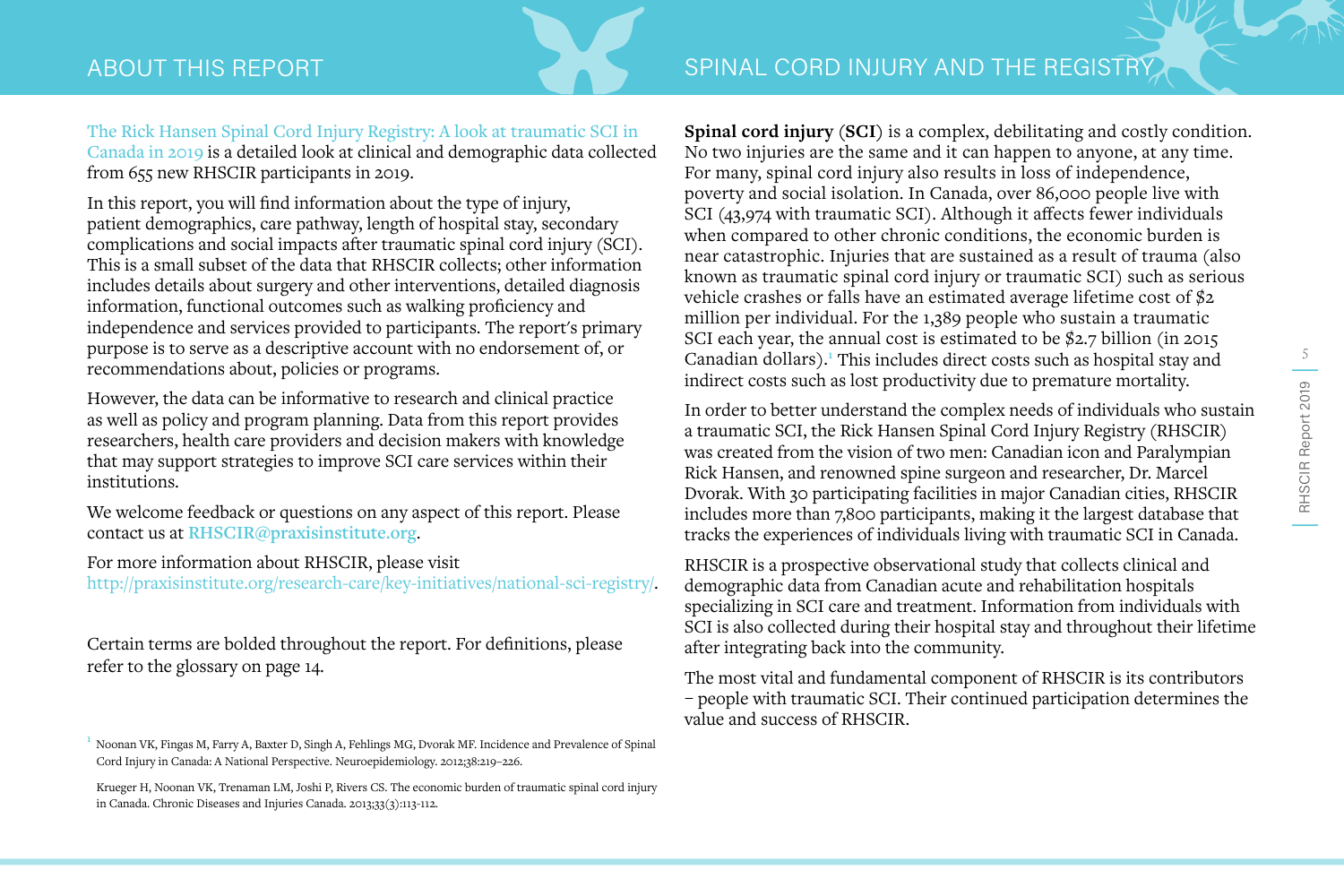### WHAT DOES THE POPULATION LOOK LIKE? WHAT IS THE SEVERITY AND LEVEL OF IN

The average age of RHSCIR participants was 52 years old in 2019. 78% of participants were male and 22% were female.



*Tetraplegia* or *quadriplegia* is complete or partial loss of sensation and/or movement in the arms, and typically in the torso and legs.

Paraplegia, on the other hand, is complete or partial loss of sensation and/ or movement in the legs and often in part of, or the entire torso.

Injuries where some motor or sensory function is retained below the level of injury (*incomplete injuries*), were more common than *complete injuries* which have a total lack of sensory and motor function below the level of injury.

In addition, for those individuals with complete injuries there was a similar incidence of tetraplegia and paraplegia. Among those with incomplete injuries, a much larger percentage experienced tetraplegia.

*Incomplete tetraplegia* was the most common type of traumatic SCI sustained among RHSCIR participants.

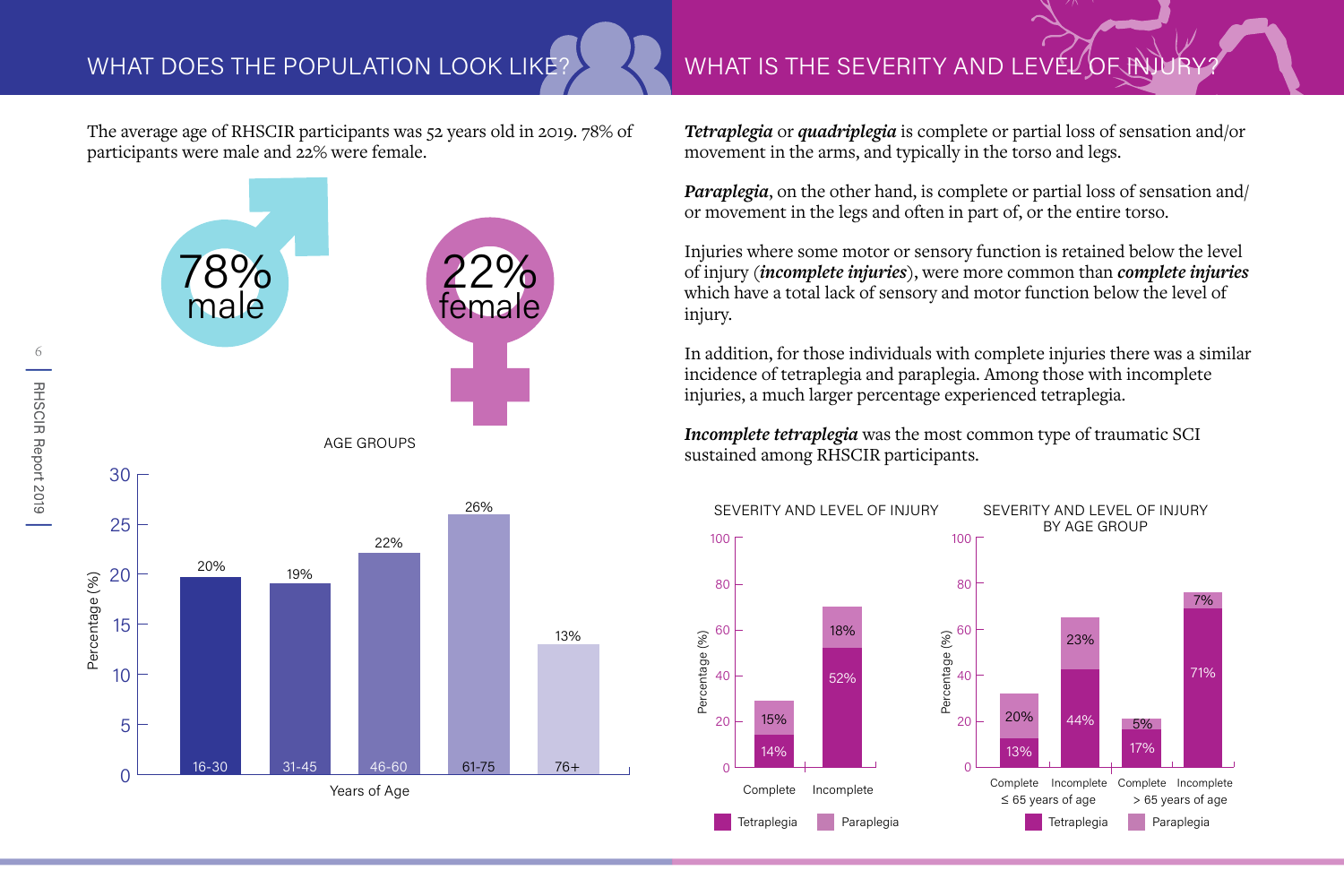## WHERE DO PEOPLE GO AFTER INJURY<br>TO RECEIVE TREATMENT?

The mechanism of injury provides a snapshot of how participants were injured. Falls were the most common type of injury that occurred among RHSCIR participants. A traumatic SCI as a result of a fall can be caused by a slip on the sidewalk to something more severe such as a fall from an apartment balcony. Falls were followed by transportation and sports as the most common types of injuries, with assault and other reasons being less common. The mechanism of injury was also found to be associated with age. For example, the average age for people who experienced a fall was 61 years old, whereas for sports and transport related injuries the average ages were 41 and 43 years old, respectively.





The average age for people who experienced a transport-related injury was 43 YEARS OLD

The average age for people who experienced a fall was FARS.

Hospitals that deliver specialized SCI care and participate in RHSCIR are considered leading SCI centres in their geographic area. According to recent research, individuals who are admitted early to a hospital that specializes in SCI care, and are cared for by a specialized SCI team, have better outcomes compared to individuals who are not admitted early (longer than 48 hours) to a SCI-specialized hospital and do not receive specialized care.<sup>2</sup>

RHSCIR data showed that 82% of RHSCIR participants were admitted to a *RHSCIR Acute Hospital* within 24-hours from injury regardless of whether they first went to a *non-RHSCIR Hospital*. As you'll see in the care pathway on the next page, just under half the time, participants enrolled in RHSCIR were initially admitted to a *non-RHSCIR Hospital*.

#### ADMISSION TO RHSCIR ACUTE HOSPITAL WITHIN 24 HOURS (%)



2 Parent S, Barchi S, LeBreton M, Casha S, Fehlings MG. The Impact of Specialized Centers of Care for Spinal Cord Injury on Length of Stay, Complications, and Mortality: A Systematic Review of the Literature. Journal of Neurotrauma. 2011;28(8):1363-1370.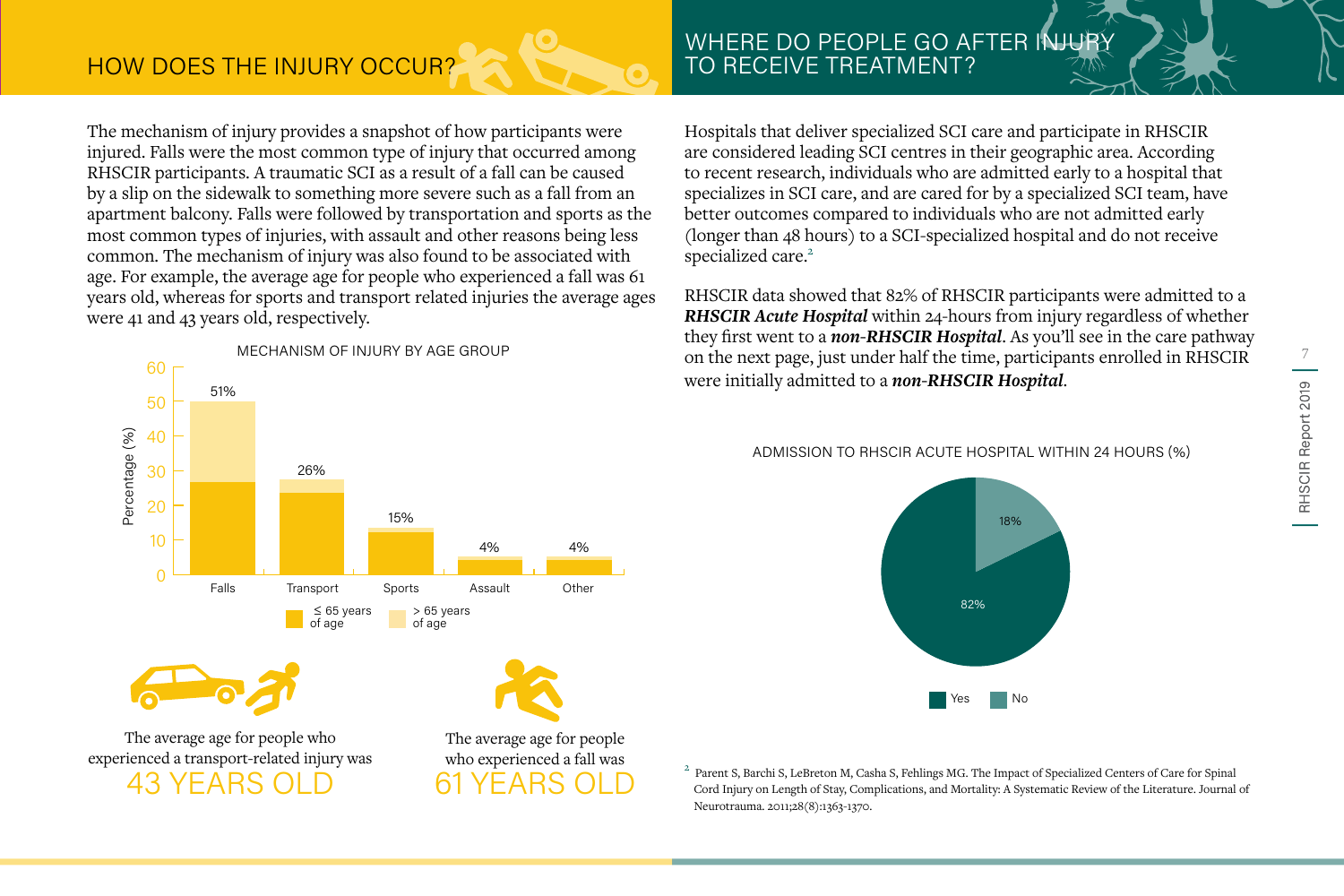The care pathway is the journey an individual takes from the moment the injury is sustained until that individual returns to the community or is returned to a hospital closer to home. The ideal care pathway for a person who sustains a spinal cord injury is to be admitted as soon as possible to a *RHSCIR Acute Hospital*, and then, if necessary, admitted to a *RHSCIR Rehab Hospital* in order to receive specialized rehabilitation care. Based on 2019 RHSCIR data, almost half of individuals were admitted to a *RHSCIR Acute Hospital* directly after the injury was sustained. Regardless of their care pathway, 80% of individuals received surgery.

For individuals admitted to a *RHSCIR Acute Hospital*, 74% went on to a *RHSCIR Rehab Hospital* before returning to the community. Individuals who do not directly enter a *RHSCIR Acute Hospital* often end up taking a more circuitous route through the health care system.

At the point of final discharge from a RHSCIR hospital, 45% of individuals are walking independently with or without an aid.

Mortality during the initial *RHSCIR Acute Hospital* stay was 10%. Only individuals who survived their injury and acute hospital stay are included in the care pathways below.



 $^{\circ}\,$  All patients<br> $^{\circ}\,$  All patients that went to a RHSCIR Acute Hospital<br> $^{\circ}\,$  All patients that went to a RHSCIR Rehab Hospital

 $\dagger$  Of the patients who went from a RHSCIR Acute Hospital to a RHSCIR Rehab Hospital, 8% went to the community or to another hospital to wait for RHSCIR rehab.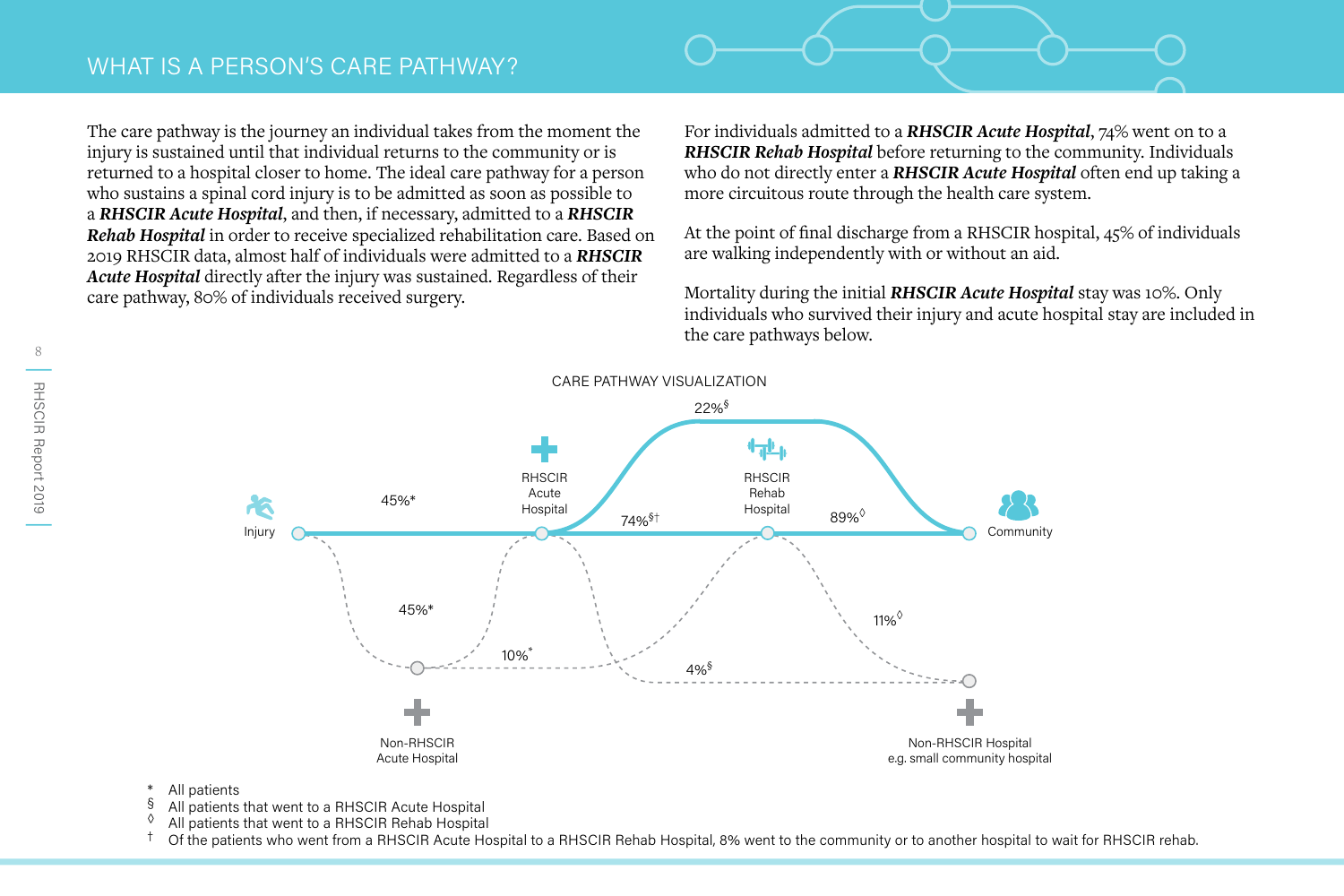RHSCIR captures length of stay during acute and rehabilitation admissions. In 2019, the average number of days spent in acute care following a traumatic SCI was 25 days for individuals with incomplete paraplegia, 29 days for individuals with complete paraplegia, 30 days for individuals with incomplete tetraplegia and 37 days for individuals with complete tetraplegia.

The average length of stay for those who were admitted to a *RHSCIR Rehab Hospital* was 59 days for those with incomplete paraplegia, 78 days for those with complete paraplegia, 76 days for those with incomplete tetraplegia and 118 days for those with complete tetraplegia. The average length of stay for incomplete injuries in both acute and rehabilitation settings are lower, compared to complete injuries, for both paraplegia and tetraplegia.



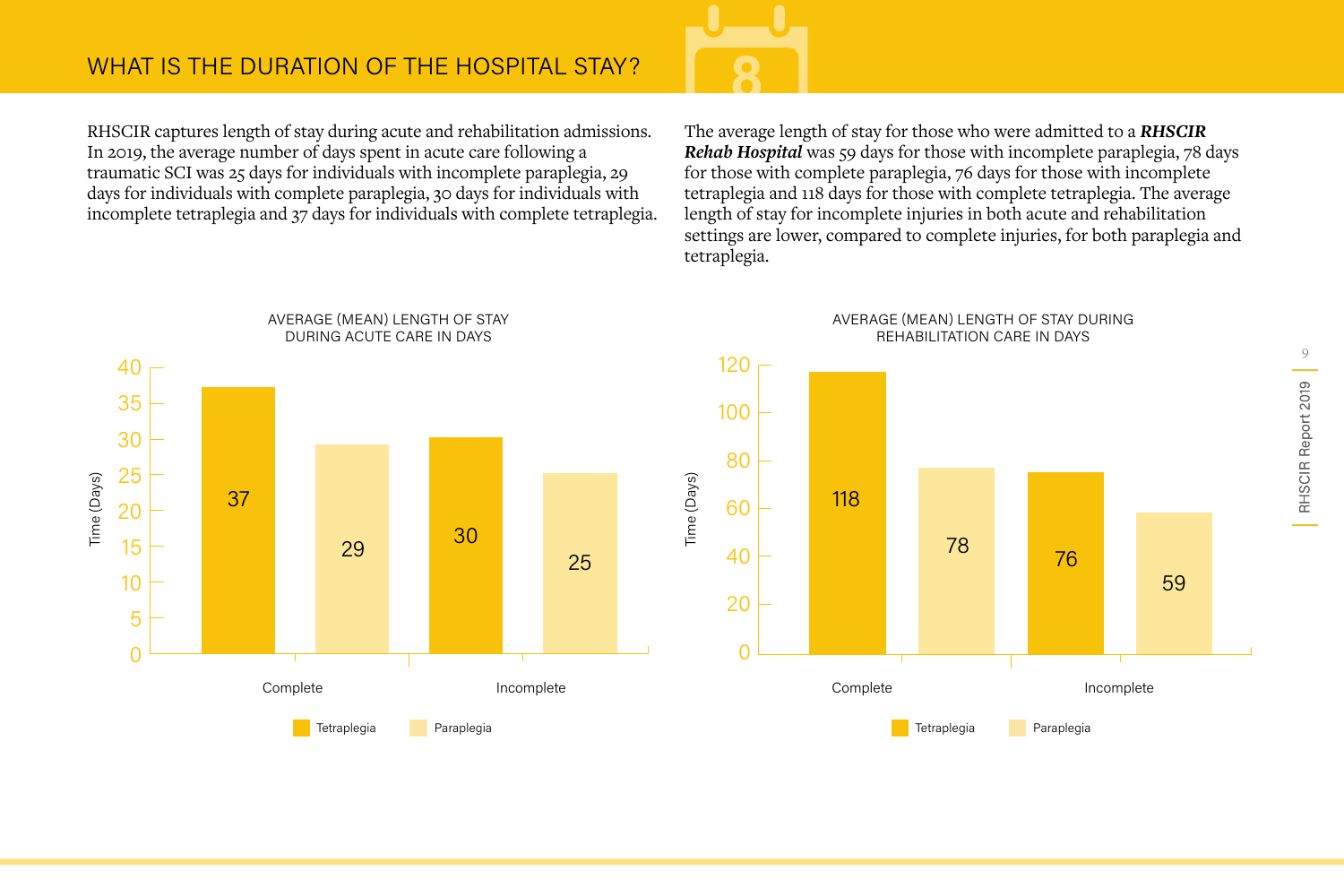#### HOW OFTEN DO SECONDARY COMPLICATIONS OCCUR IN ACUTE AND/OR REHABILITATION CARE?

Secondary complications refer to the range of conditions that can occur after sustaining the initial spinal cord injury. Some of the most common secondary complications that people with traumatic SCI experience in the hospital are *pneumonia*, *pressure injuries* and *urinary tract infections* (UTIs). These complications can prolong hospitalization and also diminish quality of life in the community. Complications during the hospital stay have been associated with an increased risk of secondary complications in the community, and can lead to re-hospitalization or result in death.3

According to 2019 RHSCIR data, UTIs were the most common secondary complication in hospital, followed by pressure injuries (stages II, III, IV or suspected deep tissue injury as defined by the US National Pressure Ulcer Advisory Panel)<sup>4</sup>, and then pneumonia. Based on 2019 RHSCIR data, 49% of participants reported at least one of these secondary complications during acute and/or rehabilitation stays. Approximately 22% of individuals with traumatic SCI report multiple secondary complications.



SECONDARY COMPLICATIONS DURING ACUTE

- <sup>3</sup> Jaglal SB, Munce SE, Guilcher SJ, Couris CM, Fung K, Craven BC, Verrier M. Health system factors associated with rehospitalizations after traumatic spinal cord injury: a population-based study. Spinal Cord. 2009 Aug.47 doi:10.1038/sc.2009.9. Epub 2009 Mar 10. PubMed PMID:19274059.
- 4 Stage 1 pressure injuries were not included in this analysis because the pressure injury is not considered severe enough to affect outcomes.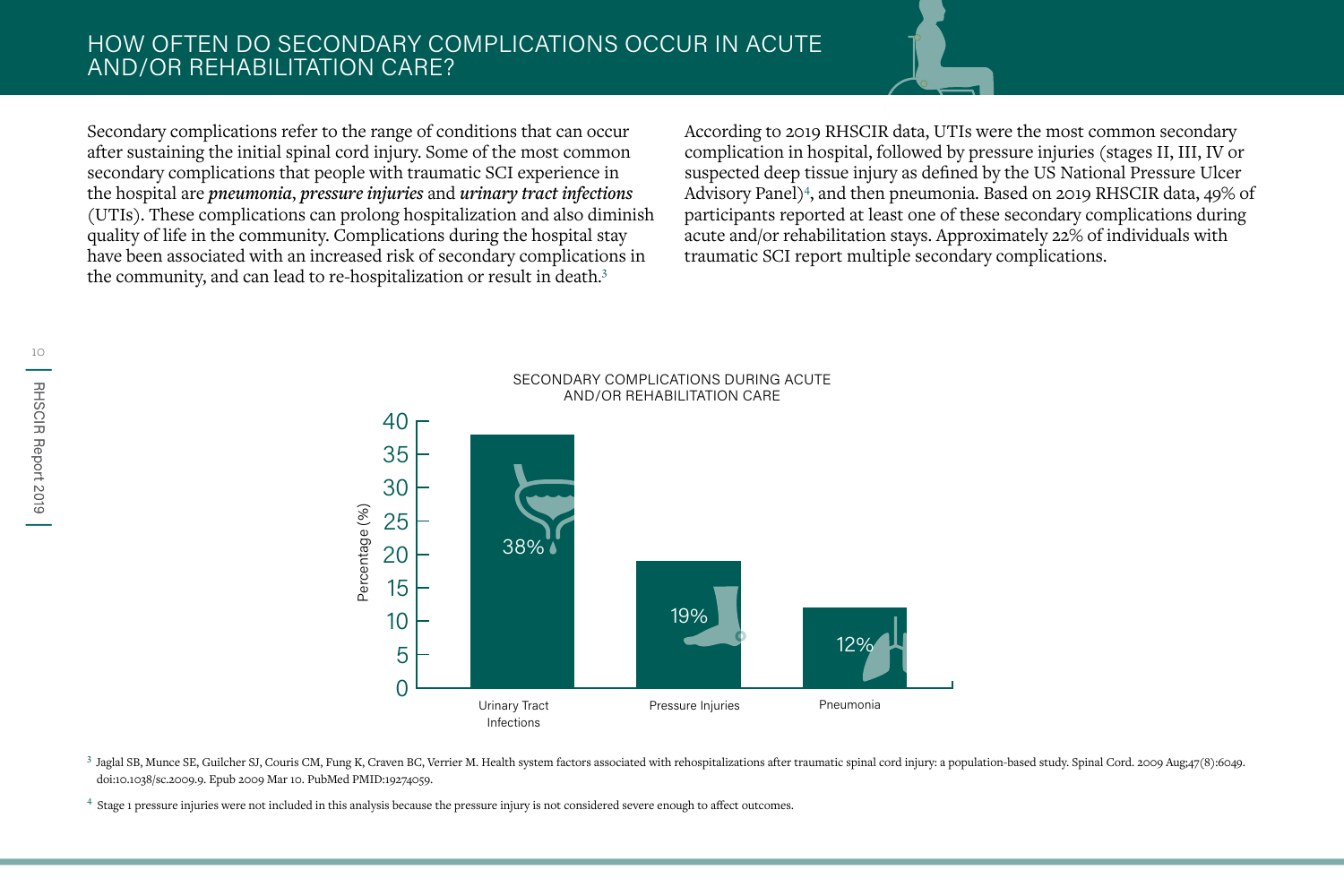An individual sustaining a traumatic SCI can expect a number of significant life changes including changes in employment status, household income and relationships. The following information provides participant responses recorded at five years post-injury from follow-up interviews completed between 2016 and 2019. The most significant changes occurred in employment status and household income: 33% of individuals who were employed at the time of injury were unemployed after five years, and

about half of participants saw a decline in household income. More than a third of participants with a household income under \$60,000 a year saw a decline in income over the same time period, whereas nearly two thirds of participants with incomes of \$60,000 and above saw a decline in income.

On the other hand, at five years post-injury, relationship status does not appear to be significantly impacted by the injury.



11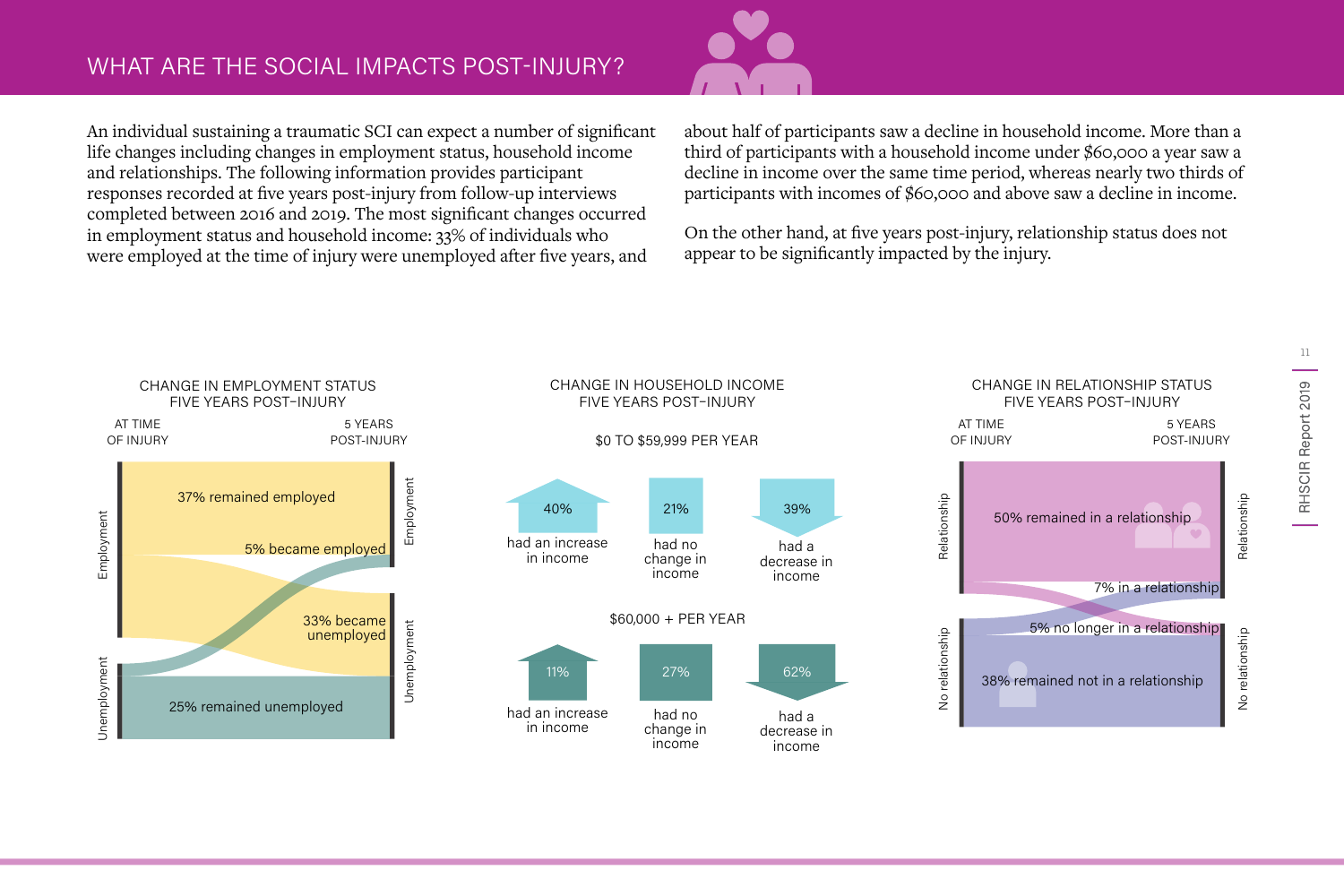#### 1. AGING IS HAVING AN IMPACT ON THE CARE OF TRAUMATIC SPINAL CORD INJURY

As a result of the aging Canadian population, falls are the most common type of spinal cord injury. Although older individuals are more likely to sustain less severe injuries, when they do sustain a more severe injury, their health care needs are more complex.

#### 2. CARE PATHWAYS ARE SHIFTING

The data shows us that there appears to have been a small increase in the number of individuals attending rehabilitation centres that provide specialized care over the last three years.

In addition, there seems to be a trend of decreasing acute length of stay in those experiencing complete tetraplegia, and a subsequent noticeable increase in rehabilitation length of stay. Apart from those with complete tetraplegia, both acute and rehabilitation length of stay duration remain relatively stable over the last three years. These observations are based on descriptive data only and may be affected by other factors that would need to be investigated further.

#### 3. SECONDARY COMPLICATIONS PRESENT A SIGNIFICANT **BURDEN**

Reducing the incidence and severity of secondary complications can eliminate excess health care costs and improve quality of life. Currently, about half of RHSCIR participants are experiencing secondary complications during their hospital stay. The top three secondary complications in 2019 continue to be UTIs, pressure injuries, and pneumonia.

#### 4. TRAUMATIC SPINAL CORD INJURIES RESULT IN SIGNIFICANT LIFE CHANGES

For individuals sustaining a traumatic SCI, changes in employment status, income levels and relationships can occur. Two areas where there are significant life changes are employment and household income levels. Both declined for participants five years after injury and for those with a lower income, the proportion of individuals experiencing a decrease in income after SCI seems to be larger than two years ago. However, RHSCIR data also shows that for the vast majority, relationship status remains unchanged after the same time period.

#### RHSCIR DATA PROVIDES INSIGHTS TO IMPROVE CARE

RHSCIR will continue to connect clinicians, researchers, health care administrators and people living with SCI in order to facilitate the translation of research into clinical practice, and promote evidence-based practices to improve outcomes for those living with SCI. In addition to this report, RHSCIR provides ongoing clinical reports to clinicians at participating RHSCIR facilities.

As we move forward, RHSCIR will keep evolving to ensure it facilitates world class research, promotes excellence in care and meets the needs of people living with SCI. As traumatic SCI is only a portion of the SCI population, RHSCIR begun collecting non-traumatic spinal cord injury data in the registry in 2020 in order to capture a more complete picture of SCI incidence in Canada. Praxis looks forward to sharing these data in future reports.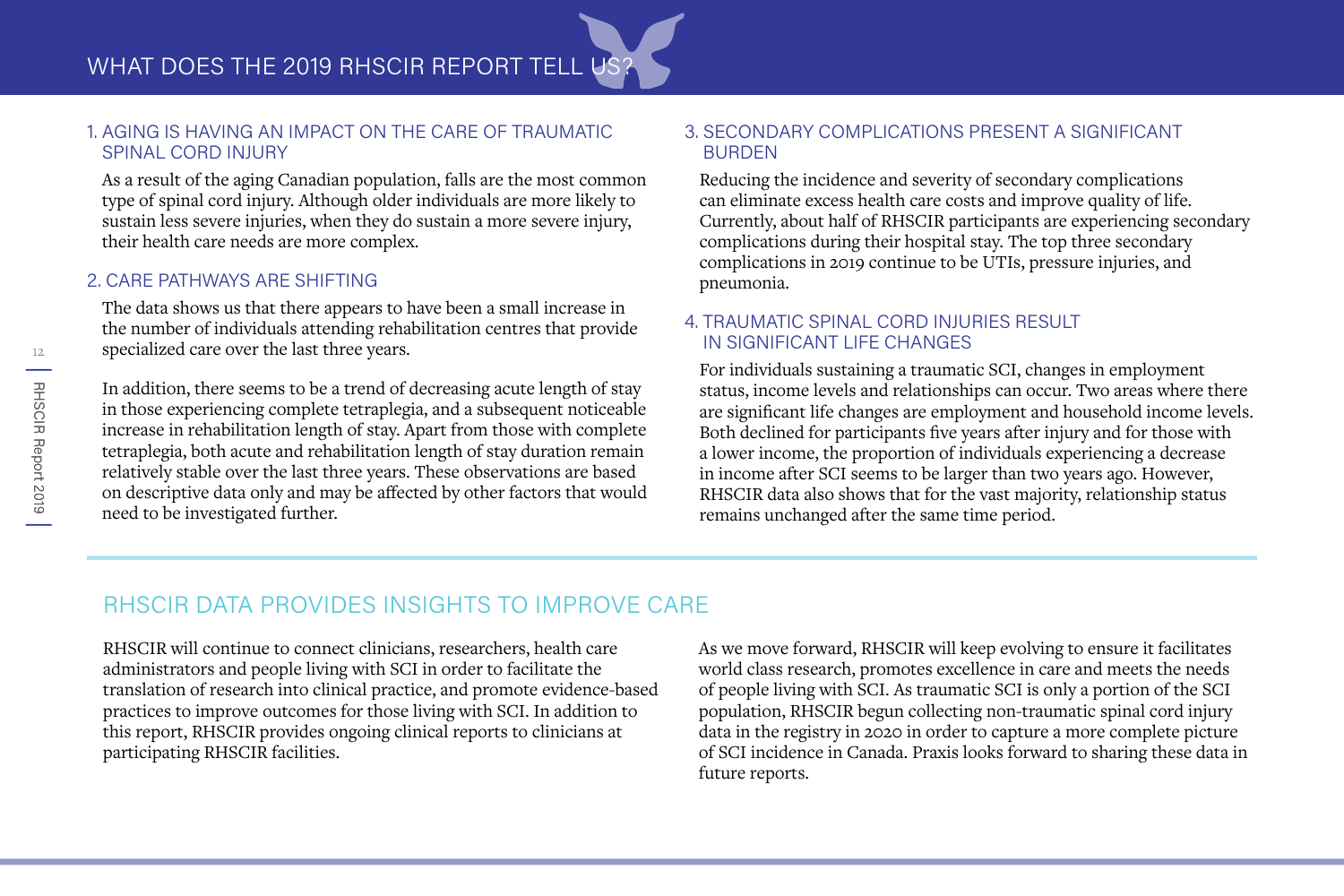**Note:** RHSCIR collects both a core data set (restricted data set for both consented and non-consented participants) and an expanded data set for consented participants only.

The RHSCIR data used for this report was extracted on March 12, 2020.

**Data collected (number of new injuries) in 2019**

**655** (**284** consented participants in expanded data set, **43.4%**)

#### **Number of participants represented in each data summary:**

| Age: 654                                      |
|-----------------------------------------------|
| Gender: 655                                   |
| Severity and level of injury: 317             |
| Severity and level of injury by age: 317      |
| Mechanism of injury: 402                      |
| Mechanism of injury by age: 402               |
| Time to RHSCIR admission within 24 hours: 358 |
| Care pathway: 292                             |
| Surgery: 309                                  |
| Independent walking: 200                      |

| Length of stay in acute: 274                                     |
|------------------------------------------------------------------|
| Length of stay in rehab: 167                                     |
| Secondary complications - pneumonia, UTI, pressure injuries: 437 |

**Number of five year post-injury community follow-up interviews completed between 2016 and 2019:**

| Employment: 416          |  |
|--------------------------|--|
| Income: $262$            |  |
| Relationship status: 414 |  |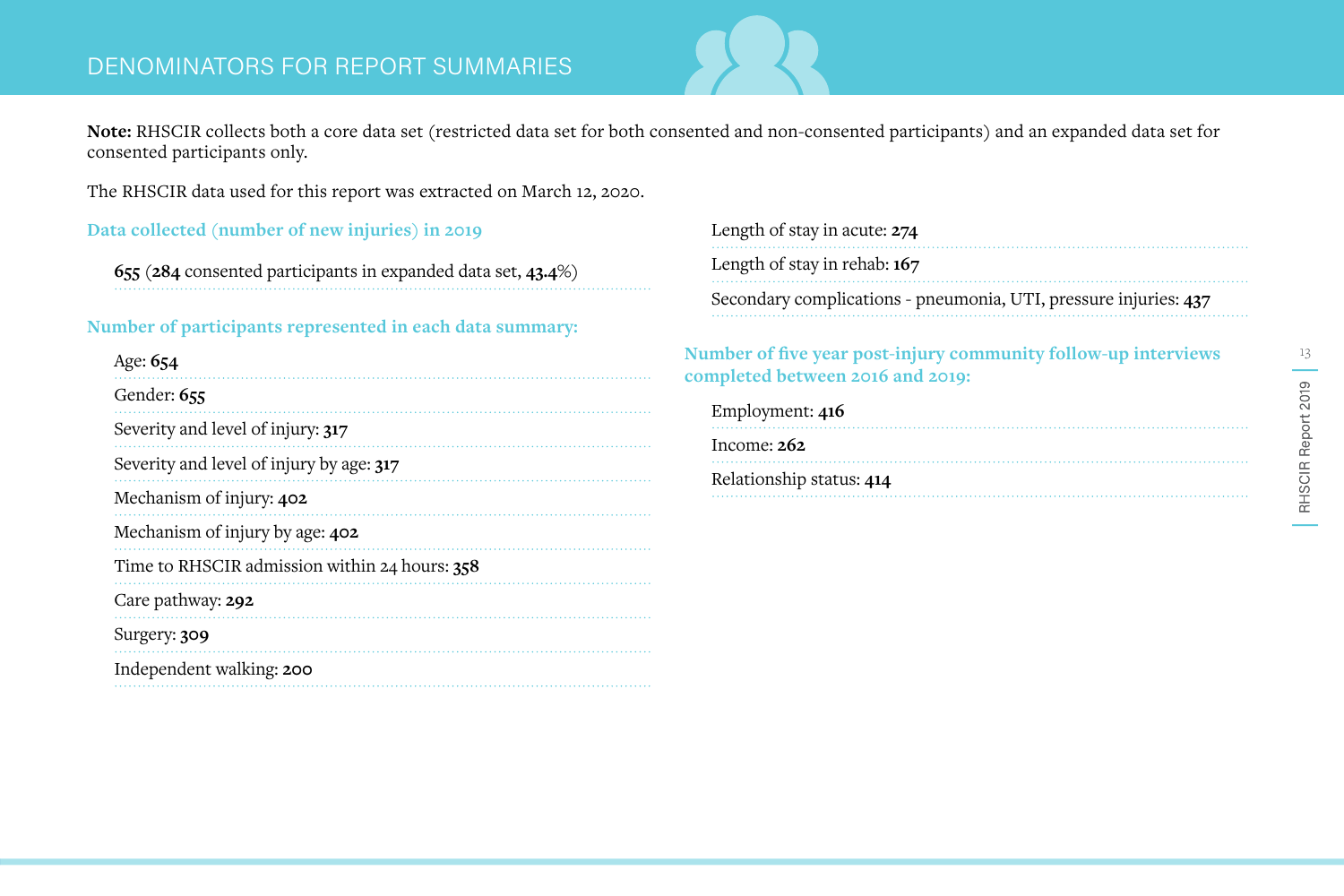#### **Complete injury**

An injury where there is no sensory and motor function (ability to feel, touch or move) preserved in the last nerves leaving the spinal cord  $(sacral 4th and 5th$  nerves). This usually results in a total lack of sensory and motor function below the level of the injury.

#### **Incomplete injury**

An injury where there is some sensory or motor function (ability to feel, touch or move) below the level of the injury. This must include the last nerves leaving the spinal cord (sacral 4th and 5th nerves).

#### **Non-traumatic spinal cord injury (non-traumatic SCI)**

Spinal cord injury or damage that occurs as a result of something other than a trauma (e.g. spinal degeneration, infection, etc.). Also called spinal cord myelopathy. For the purposes of RHSCIR, individuals with either Multiple Sclerosis (MS) or Amyotrophic lateral sclerosis (ALS) are not included in this group.

#### **Paraplegia**

Complete or partial loss of sensation and/or movement in the legs and often in part of, or the entire torso. It is caused by an injury to the spinal cord in the thoracic region (torso) or below.

#### **Pneumonia**

An infection in the lungs.

#### **Pressure ulcer/injury**

Damage to skin and underlying tissue caused by pressure and/or shear.

#### **Prospective observational study**

A prospective study is designed to collect data on a going forward basis; in this instance, RHSCIR coordinators collect information from the time of injury through discharge from RHSCIR facilities and conduct follow-up interviews at one, two, five, and ten year intervals to collect demographic and clinical data from participants. "Observational"

indicates that there is no action or treatment included in the study, but rather, an observation of the existing conditions reported by the participant and collected from medical records by the RHSCIR coordinator. This information can be used to inform future decisions through research and clinical care.

#### **RHSCIR Acute Hospital**

A trauma hospital that delivers specialized SCI care and participates in RHSCIR.

#### **RHSCIR Rehabilitation Hospital**

A rehabilitation hospital that delivers specialized SCI care and participates in RHSCIR.

#### **Spinal cord injury (SCI)**

The impairment of sensory and/or muscle function due to damage of the nerves in the spinal cord.

#### **Suspected deep tissue injury**

An area of discoloured skin that appears to have tissue underneath that may have been damaged by pressure and/or shear.

#### **Tetraplegia or quadriplegia**

Complete or partial loss of sensation and/or movement in the arms, and typically in the torso and legs. It is caused by an injury to the spinal cord in the neck.

#### **Traumatic spinal cord injury (traumatic SCI)**

A spinal cord injury that occurs as a result of trauma such as a vehicle crash or fall from a building as opposed to a non-traumatic injury which occurs as a result of illness (e.g. cancer or infection), degenerative changes, or birth defect.

#### **Urinary tract infection (UTI)**

A bacterial infection of the urinary tract.